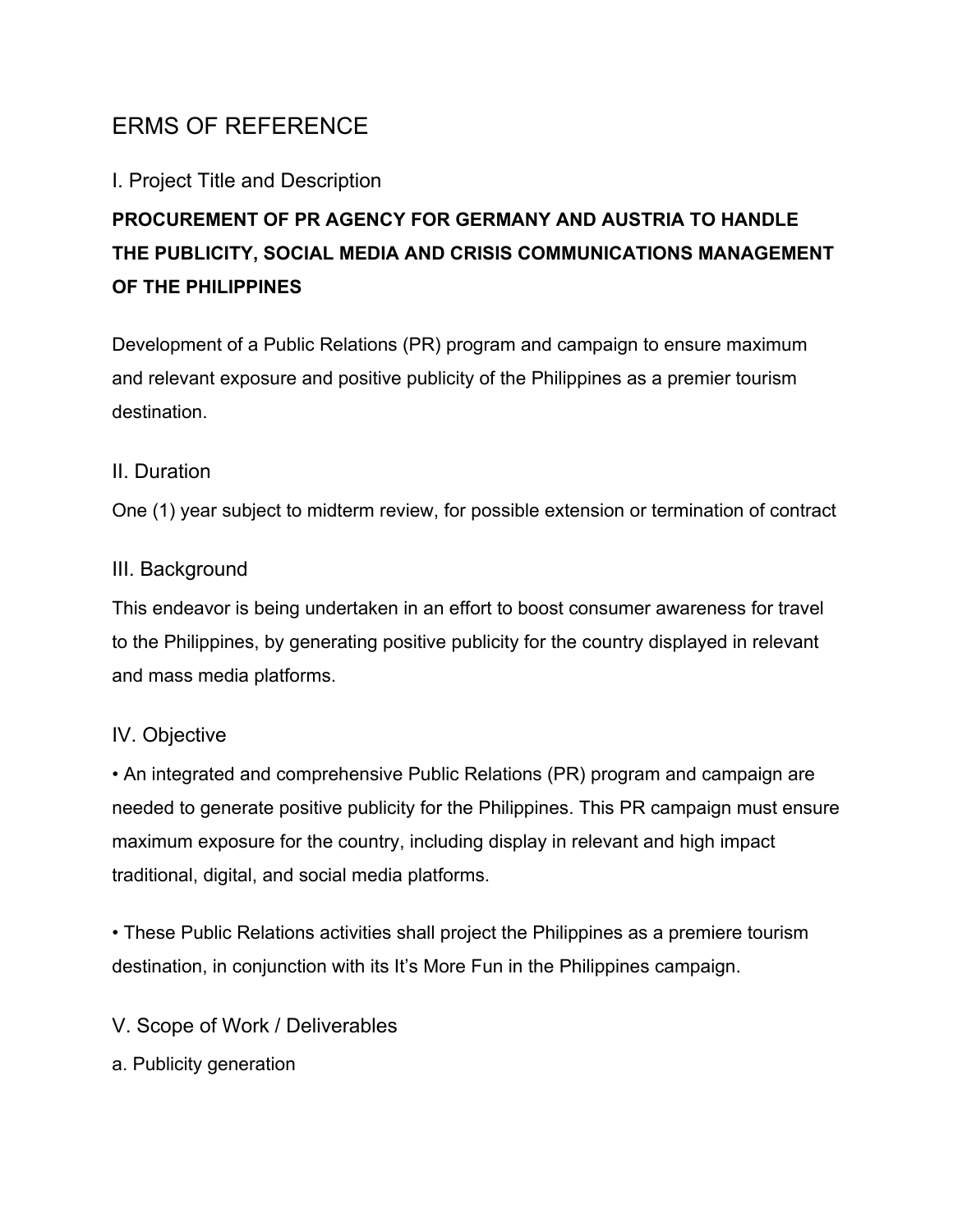- Develop an integrated PR plan/program, indicating the target levels of reach/impact, and other forms of measurement that will reflect how an increase in awareness on the Philippines as a premier travel destination will be achieved;

- Release a monthly newsletter for media highlighting the Philippines as a premier travel destination;

- Identify media publications and outfits with wide reach and high relevance covering traditional, digital, and social media platforms;

- Develop content and pitch stories appropriate for each identified media publication and outfit, consistently projecting a positive perception of the Philippines and communicating the fun in the

Philippines, and ultimately promoting the country as a young, dynamic, and premiere tourism destination;

- Suggest creative ways to maximize the Philippines' exposure; and

- Media monitoring / News clippings

b. Management of the Philippines' Social Media Accounts (Facebook and Instagram)

- Design a strategy plan for our social media channels (Facebook and Instagram);

- Post appropriate content that will reflect how fun, dynamic and diverse the Philippines is, including stock photos, articles, and crossposting from relevant and influential personalities;

- Suggest creative opportunities that allow an increase in publicity for the Philippines including co-branding and cooperation with influencers; and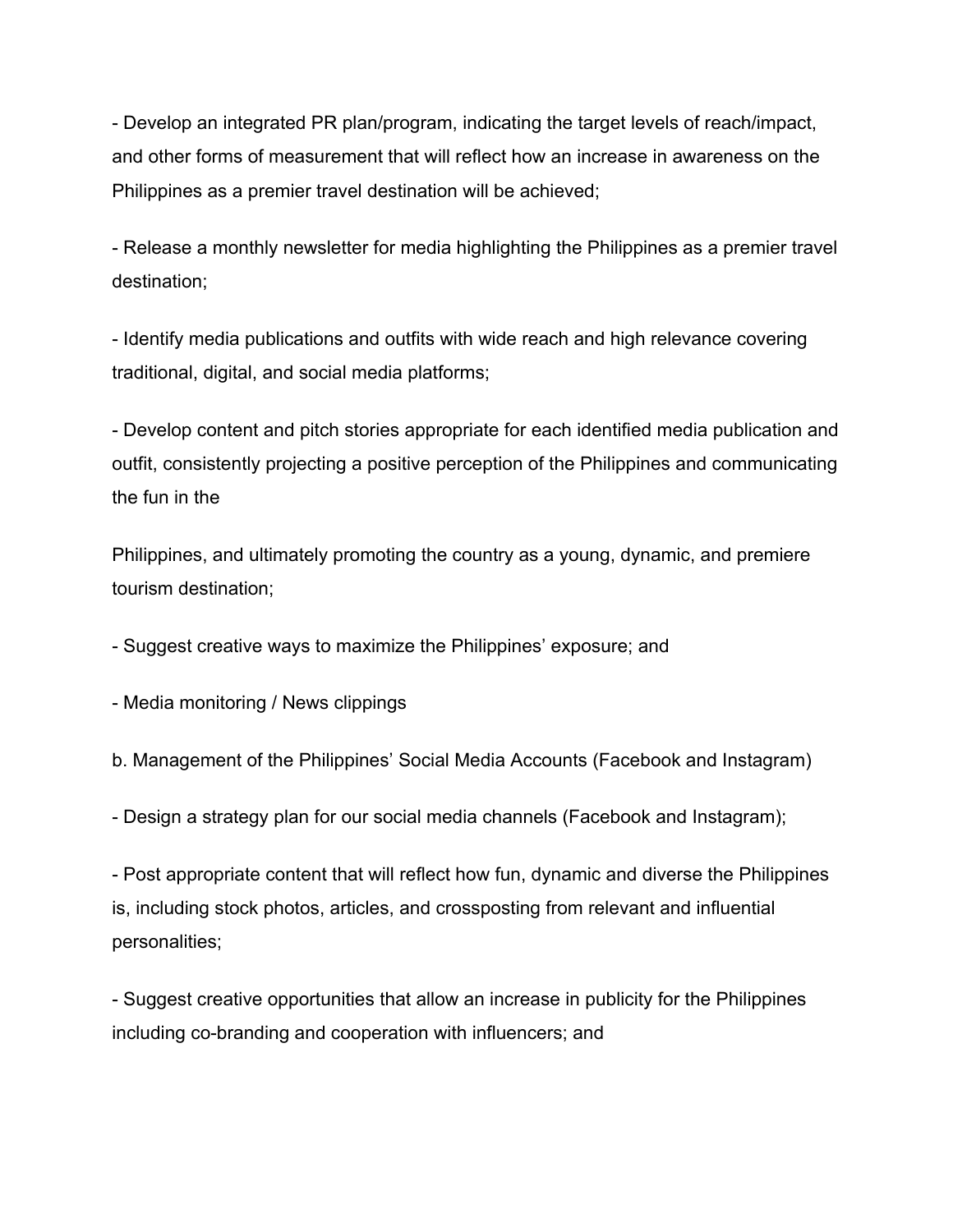- Boosting posts when necessary

c. Generation of a comprehensive report, reflecting media mileage gained and copies of the published articles / media exposure on the Philippines

VI. Minimum Qualifications for Suppliers

a. Full service PR agency operating in Germany, with relevant contacts in the media and travel industry, and able to facilitate the requirements and deliverables as stipulated above

b. Extensive work experience in the travel and tourism industry particularly in tourism destination management and marketing

c. Dedicated Account Manager and Account Director to oversee and coordinate with the DOT with respect to the execution and implementation of the deliverables

VII. Timeline and Schedule of Work

Dec. 19, 2018: Submission of bid proposals, inclusive of publicity requirements according to these Terms of Reference, and mandatory legal documents

Dec. 21, 2018: Selection of the DOT Frankfurt office of the winning PR Agency assigned to handle the publicity activities and crisis management for the Philippines

Dec. 28, 2018: Submission of revised PR and communications plan, timelines, and schedule of appointments, based on the DOT-Frankfurt Office feedback on the winning bidder's original proposal

January 1, 2019: Start of the contract

VIII. Documentary Requirements

• Signed Terms of Reference (all pages should be initialed)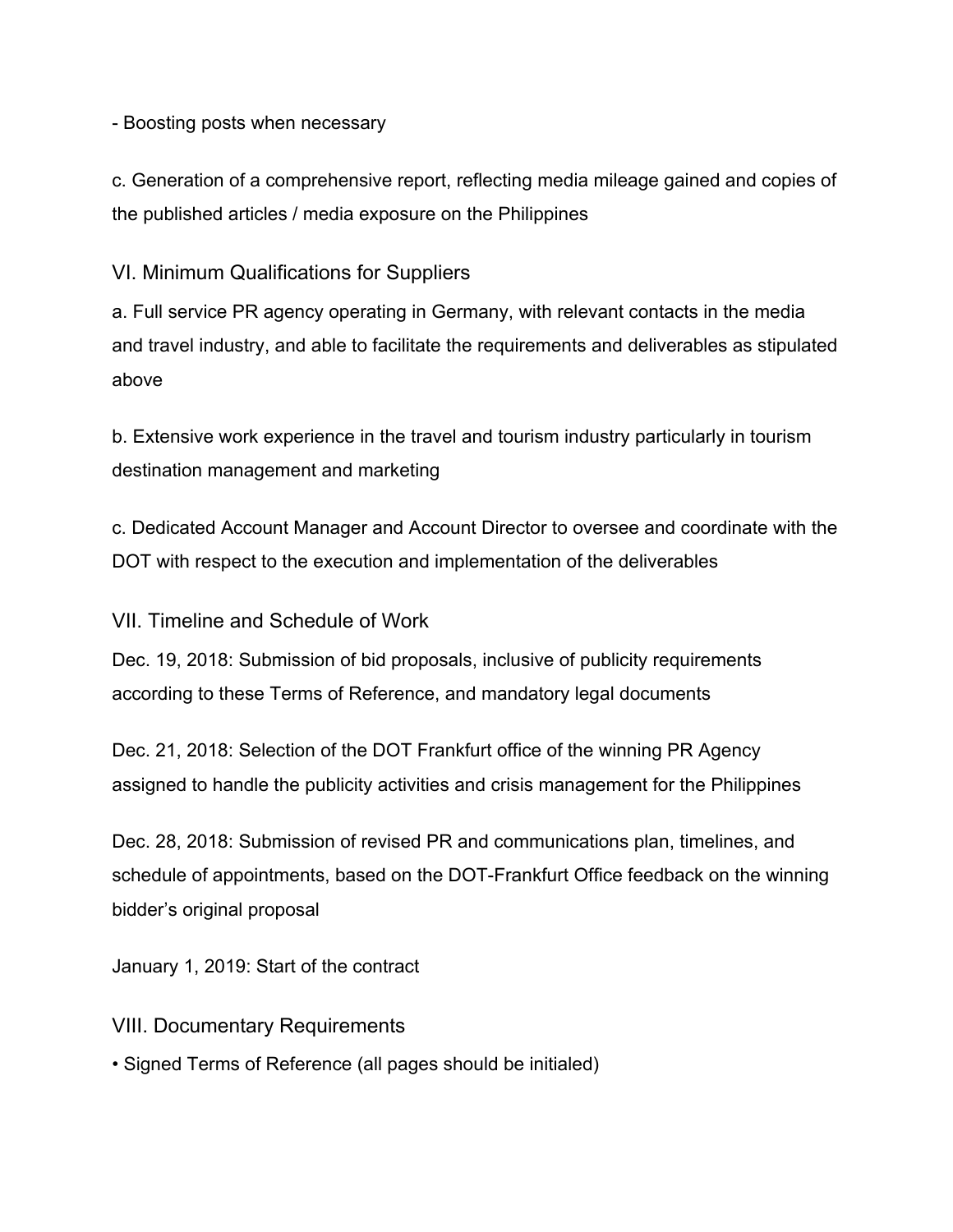- Company registration documents and appropriate licenses
- Latest Tax clearance

• Company portfolio containing similar projects previously undertaken in the past 5 years.

The winning bid shall be determined based on the proposal with the most advantageous financial packaged cost, provided that the amount of the bid does not exceed the established total budget for the project.

### IX. Terms and Conditions

1. The selected agency shall be subject to assessment by the DOT Frankfurt as to the effectiveness of any part or phase of the campaign launched. The DOT Frankfurt reserves the right to terminate the services of the winning bidder should any part of the deliverables be unsatisfactory.

2. Subject to the assessment by the DOT Frankfurt as to the performance of the creative agency for its implementation of the campaign, the services of the selected creative agency may be re-contracted by DOT Frankfurt to implement supplemental programs, subject to additional budgets and a separate agreement.

3. Any excess remuneration or compensation in the form of rebate from production and media suppliers following the industry practice of compensating services of an agency shall be negotiated by the winning agency, and credited by the supplier in favor of the DOT Frankfurt in the form of additional promotional materials and/or extended media or PR placements, in order to maximize the effect and benefit of the campaign.

#### X. Budget Allocation

#### **1. Budget Allocation**